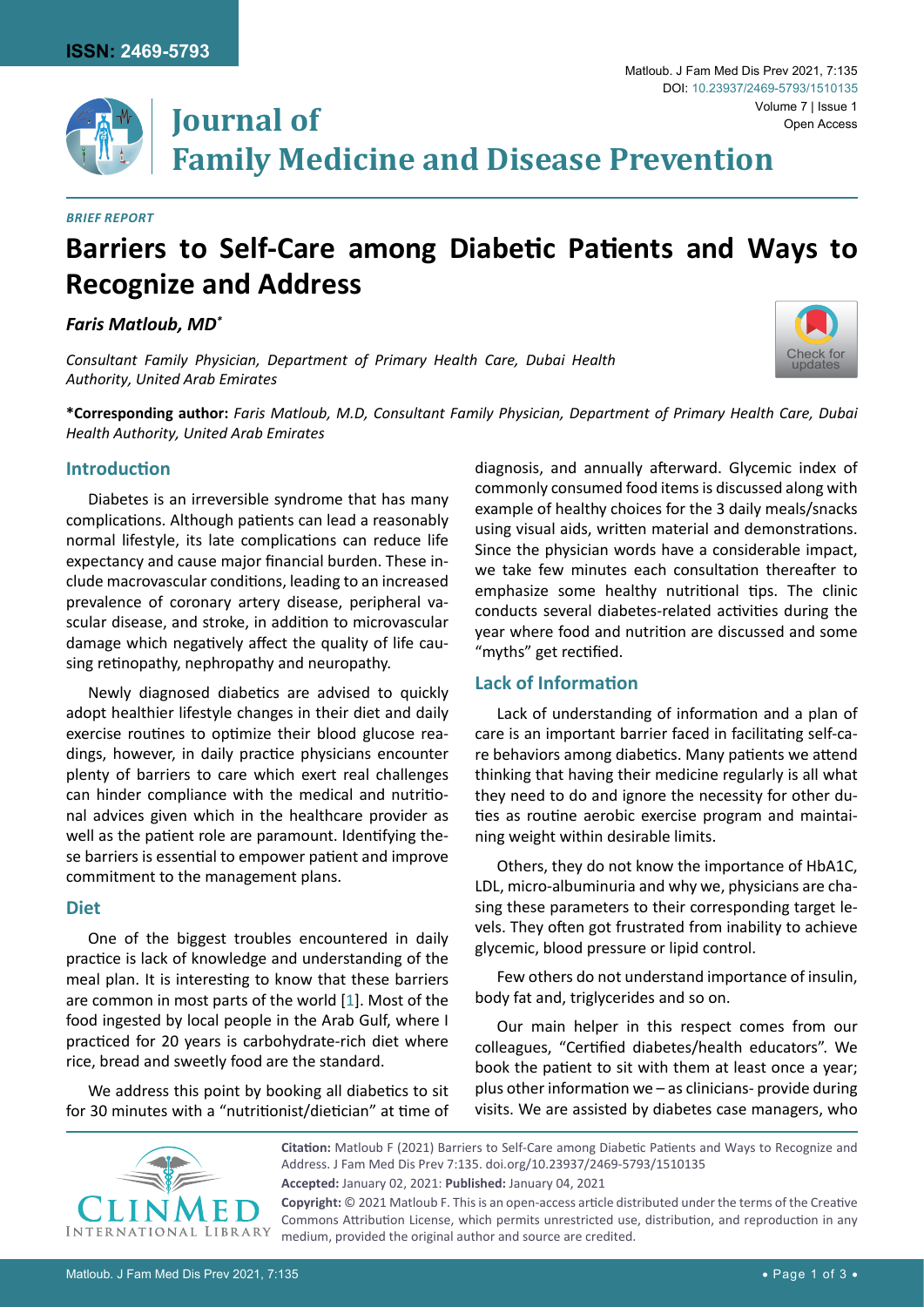provide verbal and written information in the form of simplified colored pamphlets and educational handouts that remind patients while at home. We also support participating in group education that encourages questions and discussion of feelings and fears.

# **Continuity of Care**

In the Arab Gulf region, most of the diabetic services are provided at the primary care. There is an important task to build a trusting doctor-patient relationship whereby patients come not only in cases of sickness and emergency situations but on regular health promoting visits, to do blood work regularly, renew and review medications, get flu vaccines and referrals to hospital when needed. This is in consistence with many other areas of the world where the most common deciding factor that made patients visit their doctorfor follow-up care was for an emergency followed by an appointment scheduled by the primary care physician [[2](#page-2-1)].

There is another barrier represented by the uncoordinated care between primary care provider and the hospital. Lack of information, feedback and duplication of lab, medications and procedure were noticed which could be annoying and bothersome for the patient.

We overcome that with the e-Referral between primary care and hospital doctors. This was enhanced by providing complete data and proper documentation of the interaction, which preserve advantages such as rapid response, case-based education, building of relationships between PCPs and specialists, identification of cases that require formal consultation, and the patient convenience and cost savings associated with avoiding a visit.

# **Self Monitoring of Blood Glucose**

Self Monitoring of Blood Glucose "SMBG" is considered one of the cornerstones of diabetes care and is widely recommended to achieve optimal results [[3](#page-2-2)]. However, there might be some disagreement from some practitioners because of the lack of strong evidence about the effectiveness of SMBG in improving glycemic control [[4](#page-2-3)].

In my practice we has many patients with limited financial resources, who do not entertain insurance plans where regular SMBG is not practiced due to costly glucometers and test strips.

However, we keep educating the patient to regularly check blood glucose is an imperative step in successful diabetes management especially for those with Type 1. It can show an insight about the positive effect of exercise and the negative effect of food items on the blood glucose [\[3\]](#page-2-2). Since 3 years we are providing free metes and strips during follow up visits. We are working with pharmaceutical companies to provide them with cost price for those do not entertain insurance plan.

# **Physical Inactivity & Disabilities**

Among the difficulties we encounter in initiating active lifestyle as well as continuity. The hot, humid weather throughout most of the year plays a dominant role. Physical inactivity is observed also among diabetics who supposed to be educated to stay active as concluded a study that showed the physical activity practice of type 2 diabetic patients in the UAE is largely inadequate to meet the recommended level necessary to prevent or ameliorate diabetic complications and that interventions aiming at overcoming the barriers to physical activity are urgently needed [\[5\]](#page-2-4).

On the other hand, physical disabilities have been reported to be more prevalent among individuals with diabetes. This is not surprising, given the co-morbidities often seen with diabetes like osteoarthritis and IHD. However, it was found that not all physical disabilities encountered in this population are directly caused by diabetes [[6](#page-2-5)].

In the primary care setting, we address these problems through proper evaluation, investigations advice given by health educators. Consultation with hospital doctors is frequently needed to assist in fixing problems like knee osteoarthritis, IHD, peripheral neuropathy to let patients feel energetic to be active.

# **Adherence to the Medication**

Many diabetics could only reach their targets through long list of medications regimen which is a real challenge to remember to take medication, difficulty in keeping track of medication, not having medication, prohibitive cost of medication and not understanding the rationale for change.

A lot could be achieved through collaborative relationships with practitioners who encouraged patient education about the medicine use, maintaining routine medication administration times allowing self-management and provided positive attitude. Booking an appointment with clinical pharmacist is now possible in the local hospitals to discuss more about drugs.

# **Depression**

Depression is one of the obstacles that impede collaborative relation between diabetics and their healthcare provider. Recent research has found that the incidence of depression is twice as high in people with diabetes (Anderson, et al. 2001, Rubin, et al. 2004).

In our practice, it became mandatory to screen for depression and start antidepressant therapy at the primary care level and referring difficult patients to the hospital.

# **Family Support**

We are faced with diabetics who are living alone, most of them are of the geriatric populations and some